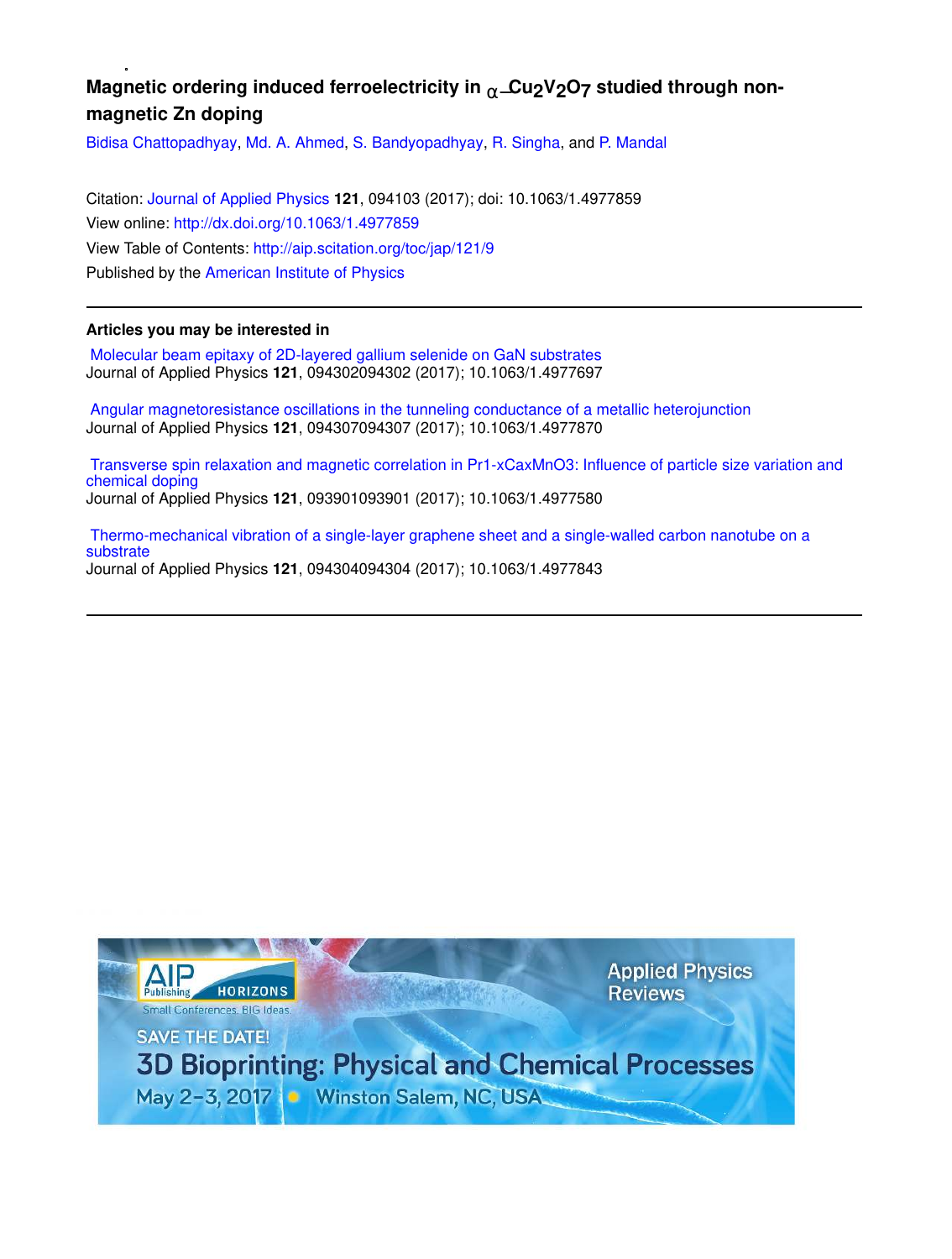

## Magnetic ordering induced ferroelectricity in  $\alpha$ -Cu<sub>2</sub>V<sub>2</sub>O<sub>7</sub> studied through non-magnetic Zn doping

Bidisa Chattopadhyay,<sup>1,a)</sup> Md. A. Ahmed,<sup>2</sup> S. Bandyopadhyay,<sup>2,3</sup> R. Singha,<sup>4</sup> and P. Mandal<sup>4</sup>

<sup>1</sup>Department of Physics, Lady Brabourne College, P-1/2 Suhrawardy Avenue, Kolkata 700 017, India  $^2$ Department of Physics, University of Calcutta, 92 A.P.C. Road, Kolkata 700009, India  $3$ CRNN, University of Calcutta, JD 2, Sector III, Salt Lake, Kolkata 700098, India <sup>4</sup>Saha Institute of Nuclear Physics, HBNI, 1/AF Bidhannagar, Kolkata 700 064, India

(Received 21 October 2016; accepted 19 February 2017; published online 7 March 2017)

We have studied the magnetic and electronic properties of  $Cu_{2-x}Zn_xV_2O_7$  by magnetization, specific heat, and dielectric measurements. X-ray structural analysis shows a Zn-mediated phase transition from the  $\alpha$ - to the  $\beta$ -phase beyond a critical Zn concentration of  $x_c = 0.15$ . While  $Cu<sub>2</sub>V<sub>2</sub>O<sub>7</sub>$  exhibits a canted antiferromagnetism with an associated weak ferromagnetism in the  $\alpha$ -phase, the  $\beta$ -phase is purely antiferromagnetic. The spin canting arises due to the Dzyaloshinskii-Moriya exchange interaction in the anti-symmetric  $\alpha$ -phase. The temperature dependence of the heat capacity for the sample in the  $\alpha$ -phase shows a clear lambda like transition at a temperature where the magnetic susceptibility also displays an anomaly and indicates an onset of long range magnetic ordering. Dielectric properties display a clear anomaly around the magnetic transition temperature in  $\alpha$ -Cu<sub>2</sub>V<sub>2</sub>O<sub>7</sub>. The anomaly weakens with the increase in the Zn concentration and disappears at the doping level where  $\alpha$  to  $\beta$  phase transition occurs. This confirms the existence of magneto-electric coupling in  $\alpha$ -Cu<sub>2</sub>V<sub>2</sub>O<sub>7</sub> but not in its  $\beta$ -phase. Analysis of the experimental data shows that magneto-electric coupling is non-linear in nature, which is in agreement with the Landau theory of continuous phase transition. So,  $\alpha$ -Cu<sub>2</sub>V<sub>2</sub>O<sub>7</sub> establishes itself as a promising candidate for magnetic multiferroics. Published by AIP Publishing.

[http://dx.doi.org/10.1063/1.4977859]

#### I. INTRODUCTION

Multiferroics have attracted a great deal of research interest since the early 2000s due to their wide range of application possibilities as magnetic sensors, multiple state memory devices, spintronics, and so on. $1-3$  Although several efforts have been made in searching for new multiferroic materials following different routes, magnetic ordering induced ferroelectricity has become very much interesting and exciting due to their high value of magnetoelectric coupling. $4\overline{7}$  Ferroelectricity caused by magnetism was first discovered by Kimura et  $al$ <sup>8</sup> in the hexagonal manganite TbMnO3. In this material, a non-zero electric polarization appears for a special type of magnetic ordering below 28 K and also a polarization flop occurs when a magnetic field is applied along a certain crystallographic direction. In the same year, in TbMn<sub>2</sub>O<sub>5</sub>, Hur et al.<sup>9</sup> observed an even stronger effect of the external magnetic field on electric polarization. In these systems, a sign change in the electric polarization with the field is noticed. This induces an oscillation in the electric polarization when the magnetic field alternates between  $+15$  kOe and  $-15$  kOe. Hence, multiferroism in these materials is very much useful to prepare new forms of multifunctional devices. This bears the prospect of controlling the spontaneous magnetization by an applied electric field (without currents). At the same time, the spontaneous electric polarization can be reoriented by an applied magnetic field. This is attributed to the strong coupling between the two order parameters. Moreover, many open issues are there concerning the basic electronic and magnetic structures in this class of compounds and the cross coupling between their order parameters. An efficient coupling between two order parameters is even more important than their coexistence.

Copper based divanadates  $(Cu_2V_2O_7)$  generally occur in two polymorphs that are stable, low temperature  $\alpha$  phase and high temperature  $\beta$  phase.<sup>10,11</sup> The phase transition temperature is 712 °C. The structure of the  $\alpha$  phase is orthorhombic and noncentrosymmetric with Fdd2 symmetry, whereas the  $\beta$  phase is monoclinic and centrosymmetric with  $C2/c$  symmetry. The high temperature  $\beta$  phase is isostructural with that of  $\alpha$ -Zn<sub>2</sub>V<sub>2</sub>O<sub>7</sub>. In the  $\alpha$  phase, each Cu<sup>2+</sup> ion is surrounded by five oxygen ions forming a distorted polyhedron, and these polyhedra are attached with one another by edge sharing.<sup>12,13</sup> Such CuO<sub>5</sub> complexes form two mutually perpendicular spin chains forming a honeycomb like spin structure, which are separated by  $(V_2O_7)^{-2}$  anion groups, consisting of a corner sharing [VO4] tetrahedron as shown in Fig. 1. In copper divanadates, magnetic moment arises completely from Cu<sup>2+</sup> cations having  $3d^9$  electronic configuration since  $V^{5+}$  (3d<sup>0</sup>) is nonmagnetic. The magnetic structure of the  $\alpha$  phase is reported to be an antiferromagnet with weak ferromagnetism (FM) at low temperatures and the  $\beta$ phase to be a linear chain antiferromagnet with a uniform

a)Author to whom correspondence should be addressed. Electronic mail: bidisa\_chattopadhyay@rediffmail.com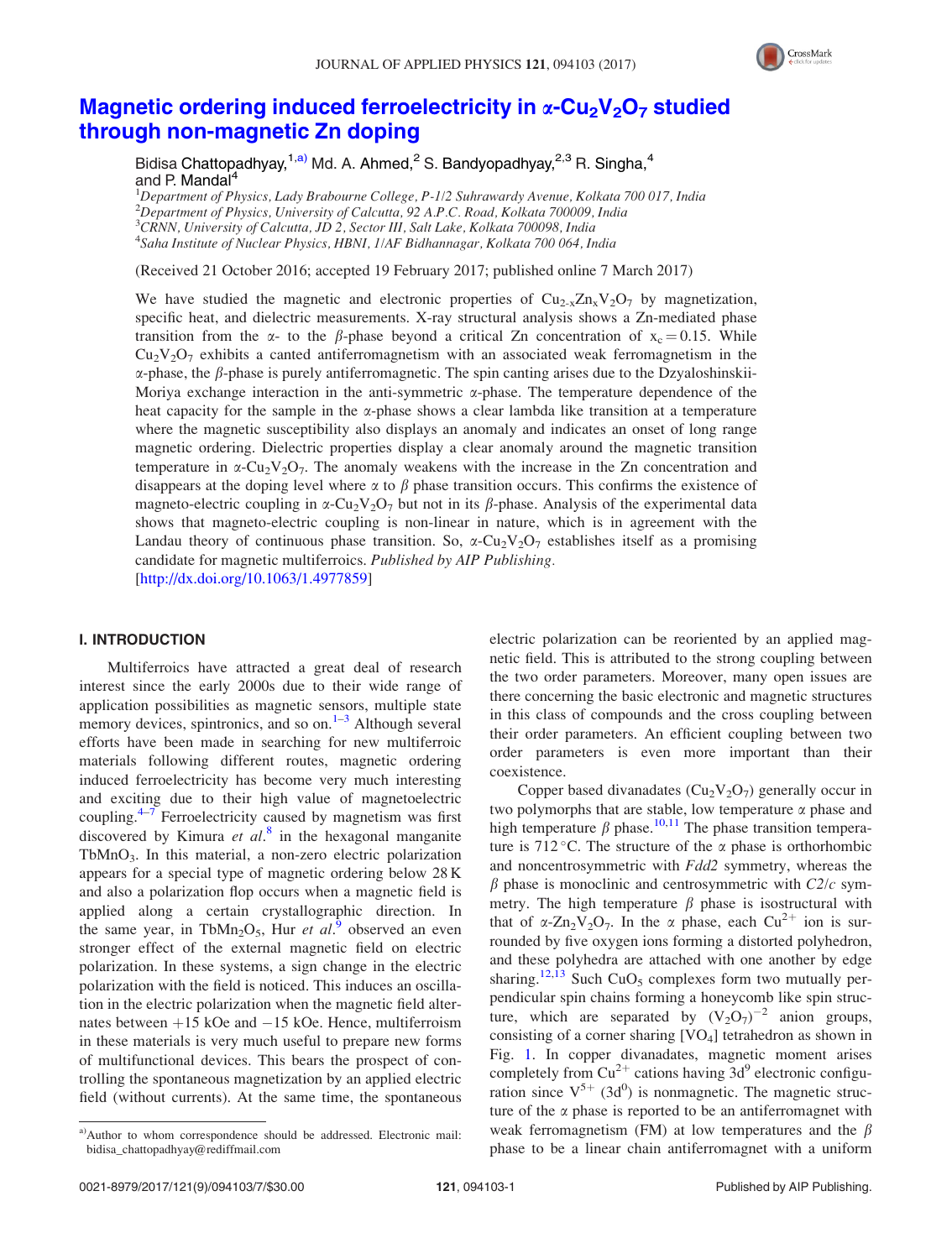

FIG. 1. (a) Crystal structure of  $\alpha$ -Cu<sub>2</sub>V<sub>2</sub>O<sub>7</sub> where Cu atoms form two mutually perpendicular spin chains with CuO<sub>5</sub> complexes separated by  $(V_2O_7)^{-2}$ anion groups. (b) Clear view of edge sharing  $CuO<sub>5</sub>$  polyhedra where each  $Cu<sup>2+</sup>$  ion is surrounded by five oxygen ions. The structures are visualized using VESTA.

intrachain interaction. $11-17$  The study of the dielectric behaviour of  $\alpha$ -Cu<sub>2</sub>V<sub>2</sub>O<sub>7</sub> around the magnetic transition temperature looking for a possible coupling between their dielectric and magnetic properties has reported  $\alpha$ -Cu<sub>2</sub>V<sub>2</sub>O<sub>7</sub> to be a magnetic multiferroic with the simultaneous development of electric polarization and magnetization below  $T_N = 35 \text{ K}^{12,15}$ From the reported magnetic studies of  $\alpha$ -Cu<sub>2</sub>V<sub>2</sub>O<sub>7</sub>,<sup>11–17</sup> we know that this system undergoes a transition to a magnetically ordered state below the Neel temperature  $T_N = 35 \text{ K}$ , which is attributed to a canted antiferromagnetic (AF) transition of the Cu spin  $(S = 1/2)$ . This result is a signature of the Dzyaloshinskii-Moriya (DM) interaction between the neighboring Cu spins in the  $\alpha$  phase due to its antisymmetric exchange interaction. On the other hand, the  $\beta$  phase is forbidden by the DM interaction due to its symmetric spin structure, which leads to no associated weak ferromagnetism (FM). Pommer et  $al$ .<sup>17</sup> showed a Zn mediated phase transition from the  $\alpha$  phase to the  $\beta$  phase by nonmagnetic Zn doping at the Cu site in the  $\alpha$ -Cu<sub>2</sub>V<sub>2</sub>O<sub>7</sub> system beyond a critical Zn concentration  $x_c = 0.15$ . Moreover, the static magnetic properties change drastically, and no clear evidence of weak ferromagnetism is identified in the  $\beta$  phase when the Zn concentration exceeds the critical value.<sup>18</sup> Very few dielectric studies have been made so far for this compound, which have reported the presence of dielectric anomaly around the Neel temperature  $(T_N)$  in the  $\alpha$  phase only.<sup>12,15</sup> Recently, based on density functional theory calculations and magneto-dielectric studies, Sannigrahi et al.<sup>12</sup> proposed an exchange striction based mechanism for the giant ferroelectric polarization  $(\sim 0.55 \, \mu \text{Ccm}^{-2}$ , highest among the copper based improper multiferroics) observed in polycrystalline  $\alpha$ -Cu<sub>2</sub>V<sub>2</sub>O<sub>7</sub>, which generally occurs in collinear magnetic structures. On the other hand, Gitgeatpong et  $al$ <sup>13</sup> proposed a helicalhoneycomb model leading to the DM interaction<sup>19,20</sup> to describe the magnetic ordering observed in a single crystal of  $\alpha$ -Cu<sub>2</sub>V<sub>2</sub>O<sub>7</sub> based on combined studies of magnetization, Quantum Monte Carlo simulations, and neutron diffraction. Recently, a third mechanism was also proposed by Lee  $et$   $al$ <sup>21</sup> based on structural, magnetic, and dielectric studies on the same material in single crystalline and polycrystalline forms. They proposed a p-d hybridization scheme due to spin orbit coupling which is of purely electronic origin in contrast to the ion-displacement type occurring in the spin-current mechanism or exchange striction based mechanism reported so far. So, it is clear that the underlying mechanism for the magneto-electric coupling in this material is still in debate.

In this work, we have reported the phase evolution of the copper divanadate system from the  $\alpha$ - to the  $\beta$ -phase through nonmagnetic Zn substitution at the Cu site and the results of the magnetic and electronic properties measurement covering the Zn-doping range  $0 \le x \le 0.3$ . The magnetic properties have been discussed in the light of the DM interaction present only in the non-collinear magnetic structure. The results of the temperature dependence of zero-field heat capacity measurement and the dielectric properties' measurement have been presented to confirm the existence of magnetic ordering induced ferroelectricity in  $\alpha$ -Cu<sub>2</sub>V<sub>2</sub>O<sub>7</sub> with a non-collinear magnetic structure but not in its  $\beta$ -phase having a collinear magnetic structure. The nature of the magneto-electric coupling in this material has also been discussed performing an analysis of the magnetization and dielectric data.

#### II. EXPERIMENTAL

Polycrystalline samples of  $Cu_{2-x}Zn_xV_2O_7$  with  $x=0-0.3$ were prepared following the standard solid-state reaction technique. Stoichiometric amounts of CuO, ZnO, and  $V_2O_5$  were mixed homogeneously using ethanol. The mixture was then annealed in air at  $600^{\circ}$ C–650 $^{\circ}$ C for 100 h–130 h with intermediate grindings. Finally, the powder was pressed into pellets using polyvinyl alcohol as a binder and sintered at 600 °C–650 °C for 10 h. X-ray powder diffraction was used to characterize the samples using a Rigaku TTRAX II diffractometer with Cu-K $\alpha$  radiation in the 2 $\theta$  range 10°–80°. Magnetic measurements were done under a field of  $5 kOe$  to  $20 kOe$  in the temperature range  $2 K \leq T(K) \leq 300 K$  using a Quantum Design Superconducting Quantum Interference Device (SQUID) magnetometer. The zero-field heat capacity measurement was carried out in a physical properties' measurement system (Quantum Design). The dielectric measurements were carried out in a two-probe setup with conducting silver paste and gold wire, using a Cryogenic Instrument cryostat operating over a temperature range 2–300 K. An Andeen Hagerling ultra precision capacitance bridge (Model AH2700A) was used in the frequency range 1–20 kHz.

#### III. RESULTS AND DISCUSSION

In Fig. 2, we have plotted the x-ray diffraction data for  $Cu_{2-x}Zn_xV_2O_7$  having different Zn concentrations together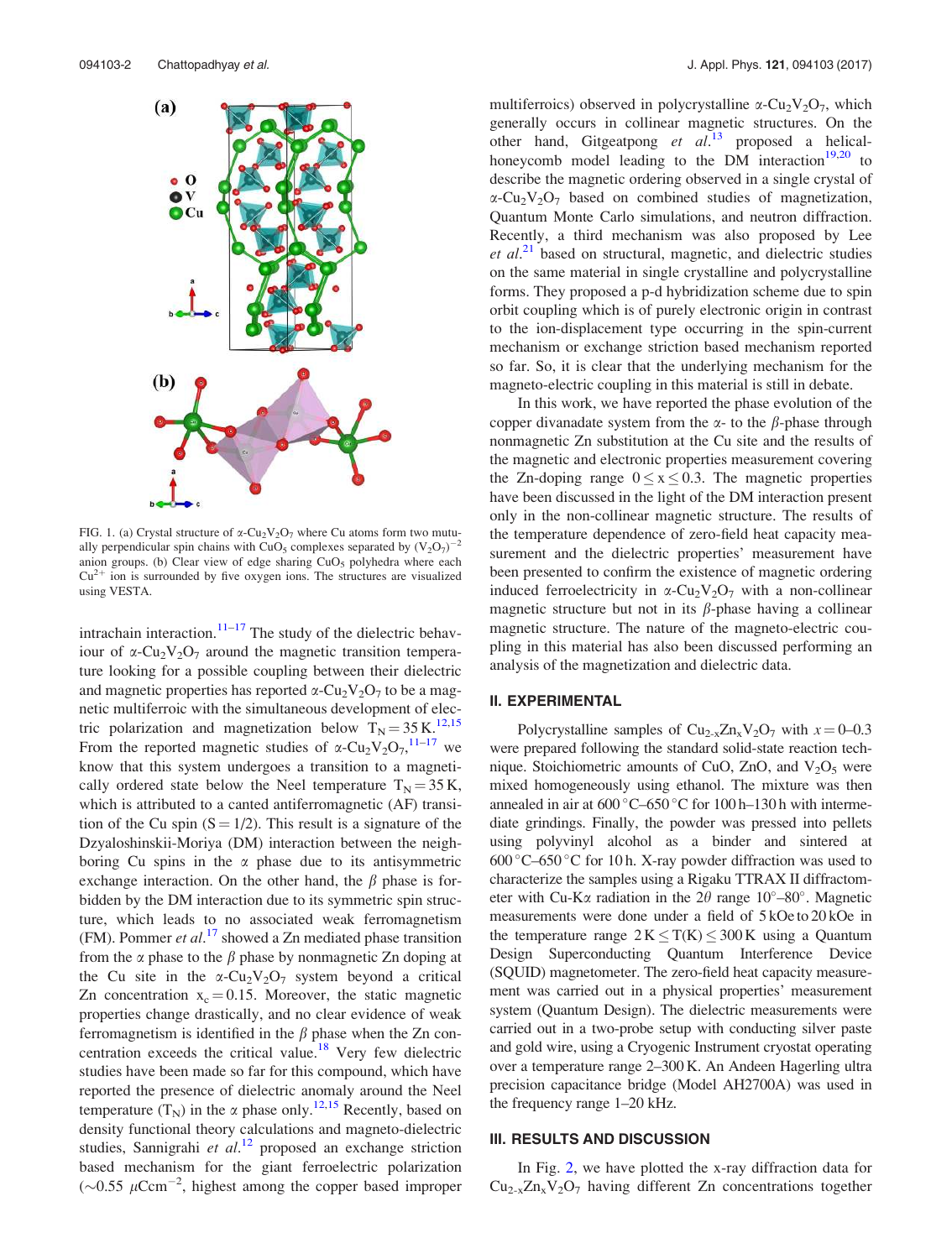

FIG. 2. XRD patterns for Cu<sub>2-x</sub>Zn<sub>x</sub>V<sub>2</sub>O<sub>7</sub> for 2 $\theta$  in the range 20° to 30°.

with undoped  $Cu<sub>2</sub>V<sub>2</sub>O<sub>7</sub>$ . For clarity, the curves were shifted vertically. Rietveld analysis shows that the samples are of single phase with *Fdd2* symmetry having an orthorhombic crystal structure up to  $x = 0.15$ . A Zn mediated phase transition from the  $\alpha$ -Cu<sub>2</sub>V<sub>2</sub>O<sub>7</sub> to the  $\beta$ -Cu<sub>2</sub>V<sub>2</sub>O<sub>7</sub> phase is clearly observed beyond the critical Zn concentration  $x_c = 0.15$ , in agreement with Pommer et  $al$ .<sup>17</sup> and Sotojima et  $al$ .<sup>18</sup>  $\beta$ -Cu<sub>2</sub>V<sub>2</sub>O<sub>7</sub> crystallizes in a monoclinic (C2/c) structure. The variation of lattice parameters for different Zn concentrations as obtained by Rietveld studies for  $\alpha$ -Cu<sub>2</sub>V<sub>2</sub>O<sub>7</sub> is summarized in Table I, which are consistent with the existing literature.<sup>15,18</sup>

In Fig. 3, the zero field cooled magnetic susceptibility is plotted as a function of temperature for the Zn-doped samples (up to  $x_c = 0.15$ ) along with the undoped one in a magnetic field  $H = 0.5$  kOe. As the temperature lowers,  $\chi(T)$ shows a steep upturn around  $T_N$ , indicating a transition to a magnetically ordered state. This behaviour continues up to Zn concentration  $x_c = 0.15$ . We have fitted the inverse of the susceptibility  $(\chi^{-1})$  as a function of temperature (T) above 80 K using the Curie-Weiss law ( $\chi = \frac{C}{T-\theta}$ ). A representative plot for a Curie-Weiss law fit for  $x = 0.1$  is shown in the inset of Fig. 3. The negative Curie-Weiss temperature  $(\theta)$  for all the samples (Table I) indicates that the dominant exchange interaction is AF in nature. From the Curie-Weiss constant C, we have calculated the effective magnetic moment ( $\mu_{\text{eff}}$ )

TABLE I. Different characterizing parameters for  $\alpha$ -Cu<sub>2-x</sub>Zn<sub>x</sub>V<sub>2</sub>O<sub>7</sub> (orthorhombic, Fdd2 symmetry).

| Parameters                      | $X = 0.0$ | $X = 0.05$ | $X = 0.1$ | $X = 0.15$ |
|---------------------------------|-----------|------------|-----------|------------|
| $a(\AA)$                        | 20.6627   | 20.6639    | 20.6642   | 20.6710    |
| $b(\AA)$                        | 8.4025    | 8.3926     | 8.3811    | 8.3701     |
| $c(\AA)$                        | 6.4419    | 6.4467     | 6.4505    | 6.4548     |
| $V(A^3)$                        | 1118.4314 | 1117.9993  | 1117.1514 | 1116.8060  |
| $T_N(K)$                        | 32.8      | 31.6       | 28.9      | 26.65      |
| $\theta(K)$                     | $-82.9$   | $-75.97$   | $-89.38$  | $-50.69$   |
| $C_{\text{max}}$ (T) (J/mole–K) | .         | .          | .         | 31.135     |



FIG. 3. Zero-field-cooled magnetic susceptibility  $(\chi)$  as a function of temperature of  $Cu_{2-x}Zn_xV_2O_7$  measured at 500 Oe. The inset shows the inverse of susceptibility  $(\chi^{-1})$  for  $x = 0.1$  and the corresponding Curie-Weiss fit (Solid line).

 $=\sqrt{\frac{3K_B C}{N_A}}$ ). It is found to be 2.09  $\mu_B$  for the undoped sample, which is slightly greater than the spin only value  $\mu_{eff} = g\mu_B$  $\sqrt{S(S+1)} = 1.73 \mu_B$ , where  $g = 2$  and  $s = \frac{1}{2}$  per Cu<sup>2+</sup> ion consistent with the earlier reports.<sup>12,13,17,18</sup> This may be due to some amount of mixing of the orbital moment, which is a characteristic of the Cu<sup>2+</sup> cation. T<sub>N</sub> (32.8 K for  $x = 0.0$  to 21.4 K for  $x = 0.3$ ) and  $\mu_{eff}$  (2.09  $\mu_B$  for  $x = 0.0$  to 1.7  $\mu_B$  for  $x = 0.15$ ) gradually decrease with the Zn concentration, which is expected since nonmagnetic Zn dilutes the local spin arrangement within the lattice. The magnitude of  $\theta$ decreases in the a-phase showing a sudden increase around the phase transition point and thereby maintains its decreasing behaviour up to the highest Zn doping level, in agreement with Pommer et  $al$ .<sup>17</sup> It is predicted that as Zn doping increases, the nearest neighbour Cu-Cu magnetic exchange interaction gets disturbed since nonmagnetic Zn substitutes magnetic Cu atoms, and as a result, the effective average magnetic exchange interaction may decrease. This may be taken as dilution of effective spin density via Zn doping. As the Zn concentration increases beyond  $x_c = 0.15$ , static magnetic properties change drastically. Instead of showing a steep upturn as the temperature lowers,  $\chi$  first shows a broad maximum at a temperature  $T_{\text{max}}$  (39 K and 36 K for  $x = 0.2$ ) and 0.3, respectively) slightly greater than  $T_N$ , indicating an appearance of a short range correlation typical for a low dimensional magnet (Fig. 4). After that, a sudden increase in  $\chi$  is shown by the  $x = 0.2$  sample around 25.5 K, indicating an onset of weak magnetic ordering at lower temperature. However, a small cusp is observed around  $T_N = 21.4 \text{ K}$  for the  $x = 0.3$  sample as shown in Fig. 4, which is due to the transition to a pure AF state. The broad maximum around  $T_{\text{max}}$  slightly greater than  $T_N$  for the samples  $x = 0.2$  and 0.3 is a signature of a one dimensional Heisenberg antiferromagnet. We know that, in  $Cu_2V_2O_7$ ,  $CuO_5$  complexes form two mutually perpendicular spin chains. To further explore the nature of the magnetic ordering in this region, we have calculated the intrachain nearest-neighbour exchange constant J, i.e., magnetic exchange between nearest-neighbour Cu-Cu spins along a spin chain from the relation  $T_{max} = \frac{0.641J}{K_B}$ .<sup>17</sup> For the  $x = 0.3$  sample, J is found to be  $\sim$ 56 K. The strength of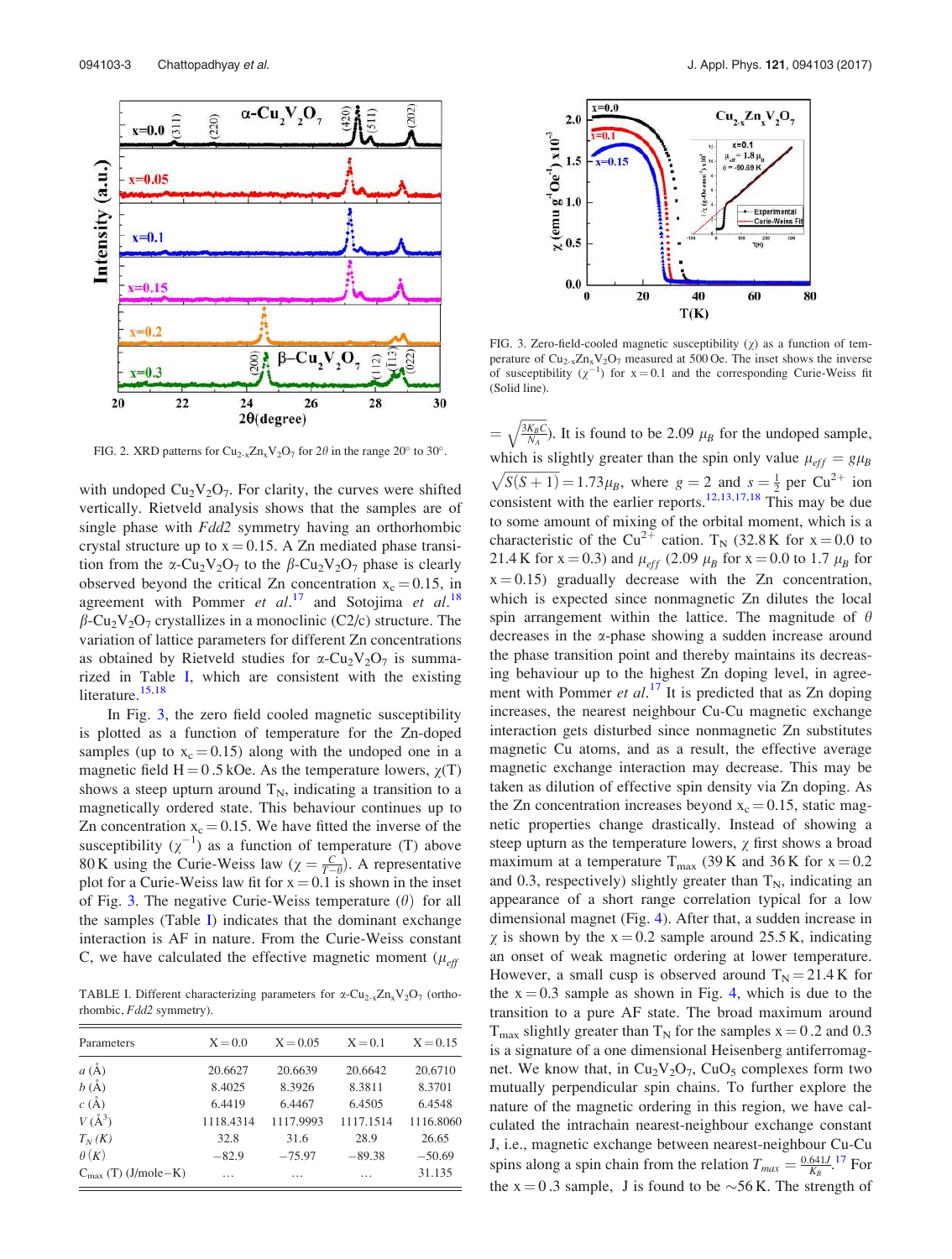

FIG. 4. Zero-field-cooled magnetic susceptibility  $(y)$  as a function of temperature of  $Cu_{2-x}Zn_xV_2O_7$  measured at 500 Oe for  $x = 0.2$  and 0.3. For clarity,  $\gamma(T)$  for  $x = 0.2$  is magnified 2 times.

the interchain coupling  $J<sub>inter</sub>$  can also be estimated from the relation  $J_{inter} = \frac{T_N}{1.28 \text{ A}}$  $\frac{I_N}{1.28\sqrt{\ln\left(\frac{5\pi}{I_N}\right)}}$  in the mean-field approximation.<sup>17</sup> Using  $J = 56 K$  and  $T_N = 21.4 K$ , J<sub>inter</sub> is found to be  $\sim$ 10 K, only 5.6 times smaller than intrachain interaction J. Moreover,  $T_{\text{max}}$  is only 1.7 times as large as  $T_N$ . So, it may be suggested that existence of such a significant interchain coupling  $J<sub>inter</sub>$  along with intrachain interaction  $J$  drives the system into a magnetically ordered state. All these results together with the nature of variation of  $\theta$  with the Zn concentration may indicate the presence of a three dimensional cooperative ordering of the Cu chains in the system at low temperatures.

The field dependence of magnetization M(H) measured at temperature 2 K (below Neel temperature  $T_N$ ) up to a maximum field of 20 kOe shows clear hysteresis for all the samples up to Zn concentration  $x_c = 0.15$  as shown in Fig. 5. But the magnetization measured at temperature 50 K (above  $T_N$ ) shows no hysteresis rather a linear behaviour throughout the measured field range. The hysteresis loop, which is a characteristic for FM along with no indication of magnetization saturation up to the highest measured magnetic field, indicates the presence of a canted AF Cu spin arrangement in the material with an associated weak ferromagnetism. Such a canted AF is a signature of the DM interaction between the neighboring Cu spins in the  $\alpha$ -phase of Cu<sub>2</sub>V<sub>2</sub>O<sub>7</sub> due to the lack of inversion centre between magnetic  $Cu^{2+}$  ions.<sup>13</sup> On the other hand, the  $x = 0.2$  sample shows a very small hysteresis up to  $H = 2000$  Oe below  $T_N$  (as shown in the inset of the magnified low field part of Fig. 6) followed by a linear M(H) behaviour up to the highest applied magnetic field (Fig. 6). This result may be attributed to the sudden increase in  $\gamma(T)$  for the x = 0.2 sample around 25.5 K (Fig. 4), indicating an onset of weak magnetic ordering at lower temperature with a small residue of magnetization. But a distinctly clear linear M(H) curve throughout the measured magnetic field range both below and above  $T_N$  without any trace of hysteresis is shown by the  $x = 0.3$  sample, which indicates its pure AF behaviour (as shown in the inset of Fig. 6).

We have fitted our high field linear M(H) data to the empirical relation  $M(H) = \chi_{AF}H + M(0)$  (as shown in Fig. 5) where the linear term gives the AF component and the second term M(0) denotes the saturation magnetization, i.e., the canted moment at zero field.  $M(0)$  is found to be 0.038  $\mu_B$ /Cu-ion for the undoped sample, consistent with other reported values.<sup>12,13,17,22</sup> Such a small value of  $M(0)$ compared to one  $\mu_B$  for the full saturation moment of a single  $Cu^{2+}$  ion justifies the presence of a canted AF with an associated weak FM in this material. Moreover, the value of  $M(0)$  remains invariant up to  $x_c = 0.15$ , in agreement with Pommer et  $al.^{17}$  So, saturation magnetization that may be a measure of the canting angle through the relation tan  $\varphi_{DM}$  $=\frac{M(0)}{g_{H_2}S}$  $\frac{M(0)}{g\mu_B S}$  is found to be  $\sim 2^{\circ}$ , which is the same for all Zn doped samples up to  $x_c = 0.15$ .<sup>17,20</sup> This indicates that in the a-phase, Zn doping does not change the nature of the exchange interaction but may weaken the strength of the average AF exchange interaction between neighbouring Cu-spins, and as a result,  $T_N$  decreases. Although we have got slight hysteresis in the very low magnetic field region for  $x = 0.2$ , the M(0) for this sample approaches zero as expected (see Fig. 6). So, from our magnetic studies, we may conclude that canted AF Cu spin arrangement due to the DM



FIG. 5. Field dependence of magnetization data of  $Cu_{2-x}Zn_xV_2O_7$  for  $x = 0.0$  and  $x = 0.15$  at 2 K and 50 K along with the linear fitting of the high field data for  $x = 0.0$  in (a).



FIG. 6. Field dependence of magnetization data of  $Cu_{2-x}Zn_xV_2O_7$  for  $x = 0.2$  at 2 K and 40 K. The left inset shows the magnified low field part at  $2 K$  for  $x = 0.2$ . The right inset shows the field dependence of magnetization data for  $x = 0.3$  at 2 K and 40 K.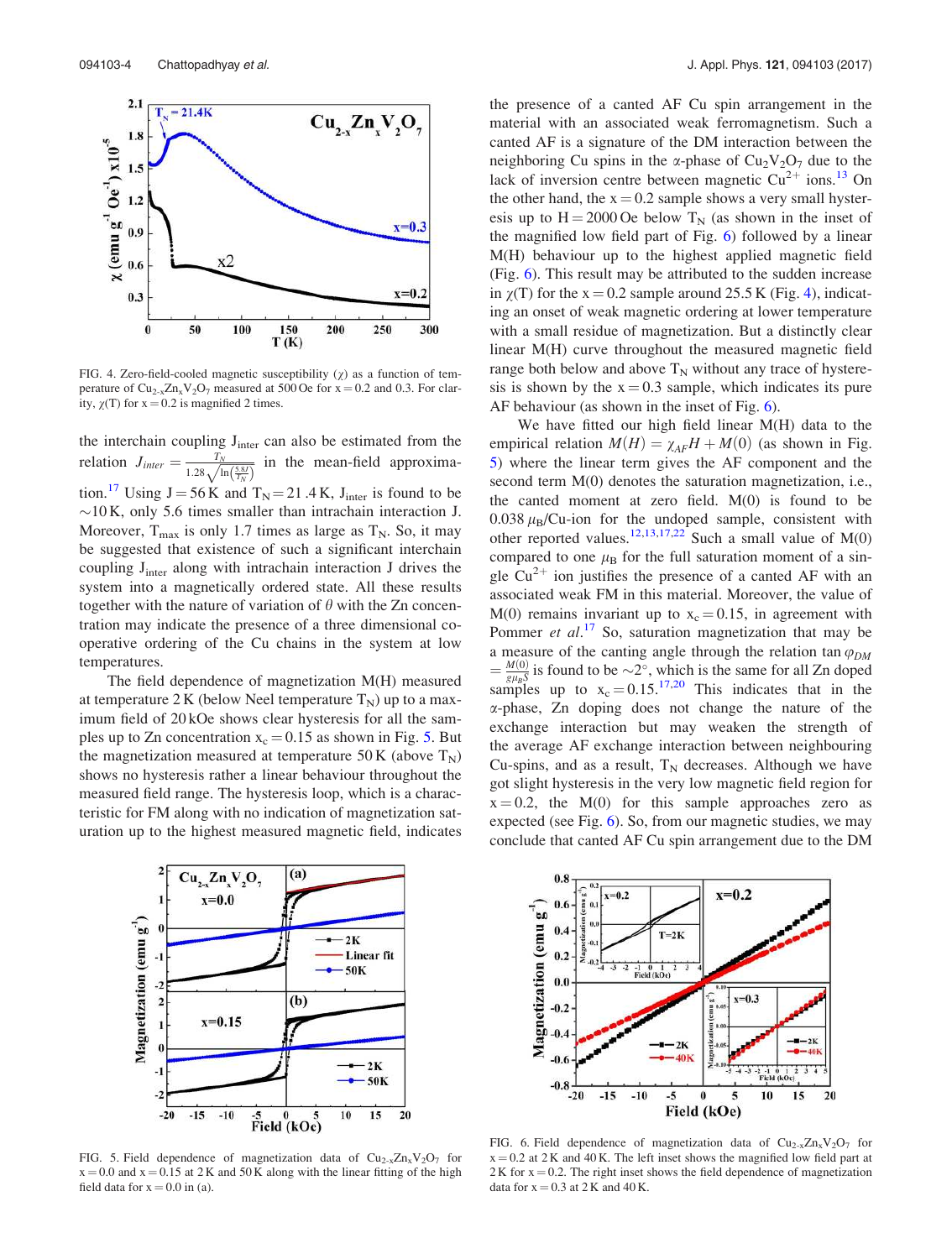

FIG. 7. Temperature dependence of the heat capacity of  $Cu_{2-x}Zn_xV_2O_7$  for the  $x = 0.15$  sample at the zero magnetic field plotted as C/T versus  $T^2$ . The dashed line gives the best fit in the temperature range 30 K to 50 K above  $T_N$ to C(T) =  $\gamma \overline{T} + \beta T^3$ .

interaction with an associated weak ferromagnetism exists only in the  $\alpha$ -phase of Cu<sub>2-x</sub>Zn<sub>x</sub>V<sub>2</sub>O<sub>7</sub>.

The temperature dependence of the heat capacity (C) of  $Cu_{2-x}Zn_xV_2O_7$  for the  $x_c = 0.15$  sample at zero magnetic field plotted in C/T versus  $T^2$  coordinates is shown in Fig. 7. A clear lambda-like anomaly observed around Neel temperature  $T_N \sim 26.65 \text{ K}$  reaffirms the existence of a magnetic phase transition in this system. A maximum value of heat capacity  $C_{\text{max}}$  around Neel temperature  $T_N$  is found to be 31.135 J/mole-K (Table I). We have fitted our heat capacity data in the intermediate temperature range  $30 K$  to  $50 K$ above T<sub>N</sub> to  $C(T) = \gamma T + \beta T^3$  as shown in Fig. 7. The best fit result gives  $\gamma = 0.99018 J$  mole<sup>-1</sup>K<sup>-2</sup> and  $\beta = 3.92838$  $\times 10^{-5}$  J mole<sup>-1</sup>K<sup>-4</sup>, which differs slightly from those for multiferroic  $FeVO<sub>4</sub>$  samples obtained for the same high temperature range.<sup>23,24</sup> From the  $\beta$  value, the Debye temperature has been estimated to be  $\sim$ 816 K, which is in good agreement with the reported values of other multiferroic materials. $23,24$ 

In Fig. 8, we have summarized the temperature variation of the real part of the complex dielectric susceptibility  $(\epsilon')$  for  $Cu_{2-x}Zn_xV_2O_7$  with varying Zn concentrations for a frequency range 1 kHz to 20 kHz. It is found that at low temperature,  $\epsilon'$  shows no temperature and frequency dependence. In the high temperature side,  $\epsilon'$  shows frequency dispersion with a decreasing behavior as the frequency increases. This happens for undoped and for every Zn doped sample. This behavior is consistent with frequency dependence of the static dielectric constant of a dielectric material. But by observing distinctly the low temperature region around  $T_N$ , a clear hump-like anomaly is found for the undoped  $(x=0.0)$  sample, which gradually loses its prominence but exists up to the critical Zn concentration  $x_c = 0.15$ , announcing a transition to a ferroelectric state similar to that observed in other muliferroics.<sup>25</sup> No frequency dispersion is observed for this humplike anomaly, indicating the appearance of a long range electric order. To analyze the anomaly around  $T_N$ , following Fox et al.<sup>26</sup> for BaMnF<sub>4</sub> and Sánchez-Andújar et al.<sup>15</sup> for  $M_2V_2O_7$  (M = Co and Cu), we have fitted our dielectric data with the expression (1) to include the lattice contribution of the dielectric constant

$$
\epsilon'(T) = \epsilon'(0) + C_0 \bigg/ \bigg[ \exp\bigg( \frac{\hbar \omega_0}{K_B T} \bigg) - 1 \bigg]. \tag{1}
$$

 $T_N$  anomalies are clearly envisaged if we plot the variation of  $\epsilon'$  vs. T along with the fitted curve. A representative plot for  $x = 0.0$  is shown in Fig. 9. Sánchez-Andújar *et al.*<sup>15</sup> tried to explain this coupling between dielectric properties and magnetization with the help of the Landau theory of continuous phase transition, which predicts a non-linear magneto-electric coupling,  $\Delta \epsilon' \infty M^2$  (where M = magnetization). Here,  $\Delta \epsilon'$  is defined as the difference between the observed dielectric constant and the lattice contribution. The proportionality between



FIG. 8. (a) Temperature dependence of the real part of the dielectric susceptibility  $(\epsilon')$  for x = 0.0 for the frequency range 1 kHz–20 kHz. The inset shows the magnified low frequency part. (b) and (c)The magnified low frequency part, indicating clearly the presence of hump like anomaly for  $x = 0.1$  and 0.15. (d) and its inset confirm the absence of  $\epsilon'$  anomaly for  $x = 0.3$ .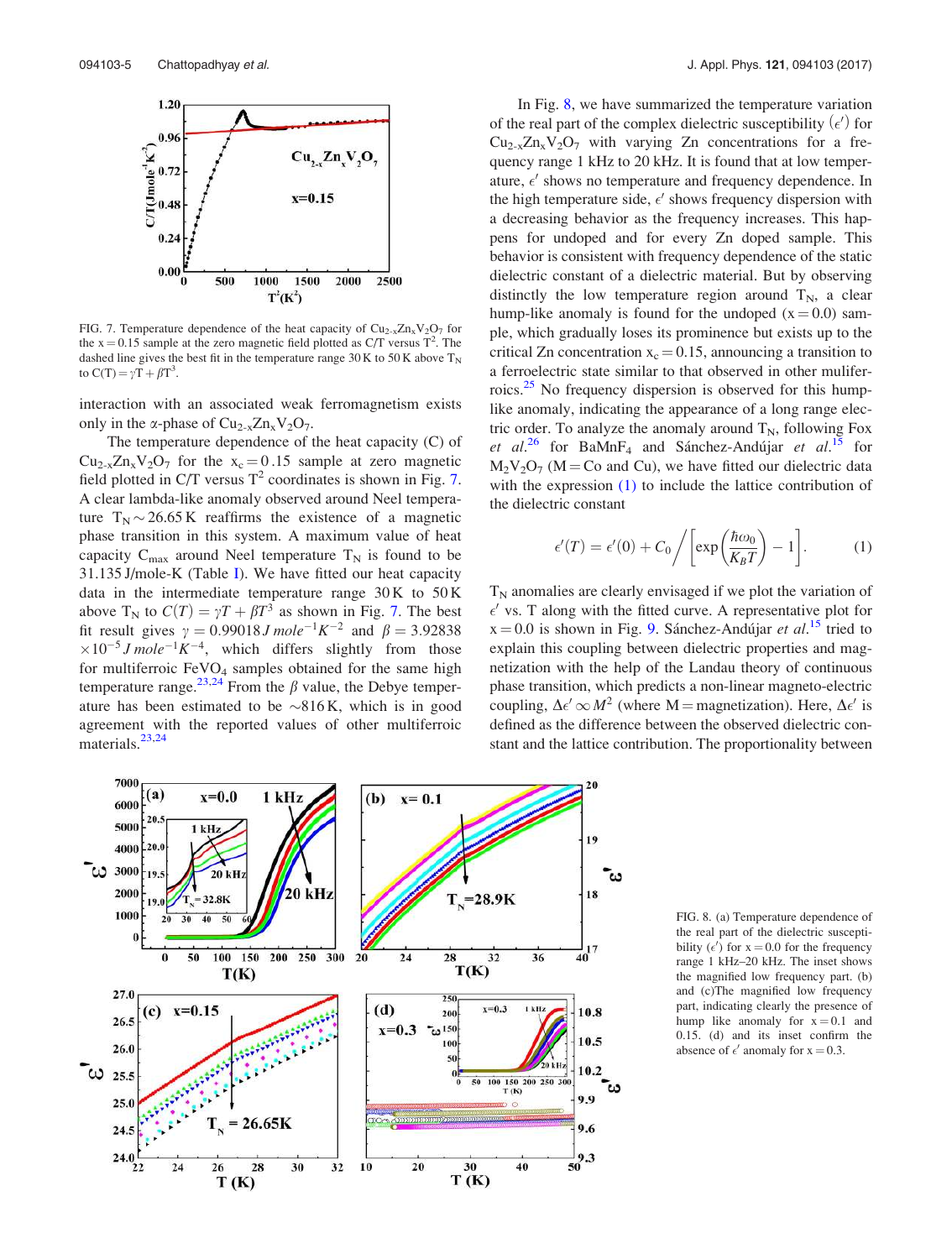

FIG. 9. Plot between normalized  $\Delta \epsilon'$  (difference between the observed dielectric constant and its lattice contribution) and normalized  $M^2$ , indicating the non-linear magneto-dielectric coupling in  $\alpha$ -Cu<sub>2</sub>V<sub>2</sub>O<sub>7</sub>. The inset shows dielectric anomaly in  $\alpha$ -Cu<sub>2</sub>V<sub>2</sub>O<sub>7</sub>, and the curve is a fit to Equation (1).

normalized  $\Delta \epsilon'/\epsilon (4K)$  and  $\left[\frac{M}{M(4K)}\right]^2$  as shown in Fig. 9 establishes a strong evidence for the presence of non-linear magneto-electric coupling in  $\alpha$ -Cu<sub>2</sub>V<sub>2</sub>O<sub>7</sub>.

The temperature variation of  $\epsilon'$  (Fig. 8(d)) in the low temperature region for the  $x = 0.3$  sample does not show any hump-like anomaly. This result is consistent with our structural characterization result where a Zn mediated phase transition from the  $\alpha$  to the  $\beta$  phase is noted beyond  $x_c = 0.15$ . So, it is evident that  $Cu_{2-x}Zn_xV_2O_7$  with  $x=0.3$  is not expected to show any magneto-electric coupling due to its non-polar ( $\beta$  phase) structure as explained later.

The variation of the imaginary part of dielectric susceptibility  $(\epsilon')$ , i.e., dielectric loss as a function of temperature for  $x = 0.0$  is shown in Fig. 10. At high temperature,  $\epsilon$ <sup>"</sup> increases with a rise in temperature, which may be due to space charge polarization. Although some anomaly is shown by  $\epsilon''(T)$  in the low temperature region between 10 K and  $40 K$  (as shown in the inset of Fig. 10), the nature of this complex structure is not clear so far to draw any conclusion. Such behavior continues up to Zn concentration  $x = 0.15$ , but no such anomaly in  $\epsilon$ <sup>*n*</sup> is noticed for the x = 0.3 sample.



FIG. 10. Temperature dependence of the imaginary part of dielectric susceptibility ( $\epsilon$ ") for the frequency range 1 kHz–20 kHz for the x = 0.0 sample. Insets show a magnified low temperature part for  $x = 0.0$  and  $x = 0.3$ .

Our experimental result gives us a support to conclude that  $\alpha$ -Cu<sub>2</sub>V<sub>2</sub>O<sub>7</sub> is a magnetic ordering induced multiferroic material, while nonmagnetic Zn doping gradually suppresses its weak FM and ferroelectric properties below  $T_N$ . Our structural studies clearly show that Zn doping induces  $\alpha$ - to  $\beta$ -phase transition in this system, which is not unexpected since  $\beta$ -Cu<sub>2</sub>V<sub>2</sub>O<sub>7</sub> is iso-structural with  $\alpha$ -Zn<sub>2</sub>V<sub>2</sub>O<sub>7</sub>. The DM interaction is a microscopic characteristic of two interacting spins. $19,20$  It favours canting of spins inducing a non-collinear spin ordering and weak FM moment. It occurs due to the existence of an asymmetric bonding geometry in an AF spin lattice background. In  $\alpha$ -Cu<sub>2</sub>V<sub>2</sub>O<sub>7</sub>, two mutually perpendicular Cu chains are present (Fig. 1), and each Cu atom is coupled to its nearest-neighbor (NN) by two asymmetric bonds or two exchange paths.<sup>17</sup> Due to these two asymmetric exchange paths, two DM vectors arise, which do not cancel each other, inducing a net DM interaction. On the other hand, the  $\beta$  phase in which NN Cu atoms are coupled by symmetric Cu-O-Cu bonds is forbidden by the DM interaction (Ref. 17 and references therein). The non-collinear spin ordering in the  $\alpha$ -phase is associated with a small shift of the ligand oxygen ions by which the system minimizes its energy, and as a result, a non-zero ferroelectric polarization appears. As discussed in Ref.17, Zn induced  $\alpha$ - to  $\beta$  phase transition may be due to the shortening of the apical M-O bond and the lengthening of the equatorial bonds of  $MO_5$  polyhedra (M = Cu and Zn). The elongation of the  $CuO<sub>5</sub>$  polyhedra is expected since  $Cu^{2+}$  is an Jahn-Teller active ion. On the other hand, no distortion has been shown by  $ZnO<sub>5</sub>$  polyhedra since  $\text{Zn}^{2+}$  is not Jahn-Teller active. As a result, the local bonding geometry will change with Zn substitution at the Cu site, and this explains the possible reason for the  $\alpha \rightarrow \beta$ phase transition of  $\alpha$ -Cu<sub>2</sub>V<sub>2</sub>O<sub>7</sub> through Zn doping. Hence, multiferroism is absent in  $Cu_{2-x}Zn_xV_2O_7$  when  $x > 0.15$ . In summary, our Zn doping studies may infer that ferroelectricity appears in  $\alpha$ -Cu<sub>2</sub>V<sub>2</sub>O<sub>7</sub> only due to the presence of the DM interaction, which favors canting of spins with an associated weak ferromagnetism but is completely absent in its  $\beta$  phase.

#### IV. CONCLUSION

The effect of non-magnetic Zn doping on the  $\alpha$ -phase of the  $Cu<sub>2</sub>V<sub>2</sub>O<sub>7</sub>$  system has been studied, and we have observed a Zn mediated phase transition from the  $\alpha$ -phase to the  $\beta$ -phase beyond a critical Zn concentration  $x_c = 0.15$ .  $\alpha$ -Cu<sub>2</sub>V<sub>2</sub>O<sub>7</sub> maintains its canted AF structure with an associated weak FM due to the presence of the DM interaction up to Zn concentration  $x_c = 0.15$ , but beyond that, it becomes purely AF in the  $\beta$ -phase. The temperature dependence of the heat capacity data for the  $x_c = 0.15$  sample also confirms the presence of a clear anomaly corresponding to the temperature of anomaly in the magnetic susceptibility, indicating a clear evidence of a long range magnetic ordering. The presence of a non-linear magneto-electric coupling is revealed through dielectric studies only in the  $\alpha$ -phase of Cu<sub>2</sub>V<sub>2</sub>O<sub>7</sub>.  $\alpha$ -Cu<sub>2</sub>V<sub>2</sub>O<sub>7</sub> presents itself as a promising magnetic multiferroic for future use.